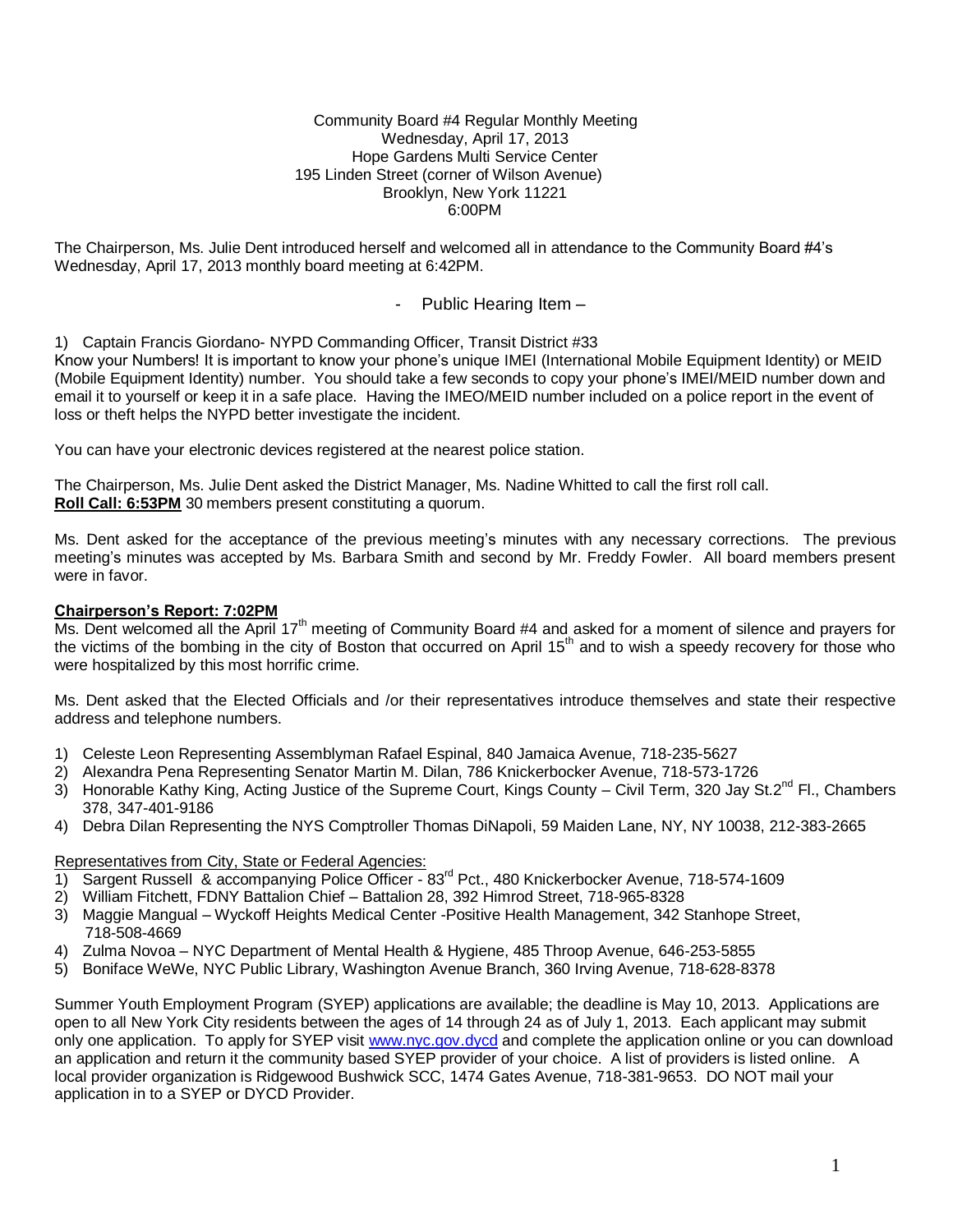Open Enrollment at The Early Learn Head Start and Pre-School Program located at the Audrey Johnson Learning Center. For further information contact Ms. Morales, Ms. Nakia, or Ms. Dent the Educational Director at 718-574-0130.

The MTA-TA informs that track panel installation will be performed on Friday, April 19, 2013 to Sunday April 19, 2013 along the M line. NYC Transit Track Construction will set up and stage cranes and materials from 8AM to 4PM and track removal and installation will be performed from 5AM to 9PM Saturday and Sunday. Parking will be restricted for 150 feet at each crane location on the East and West Parking lanes as well as on the North and South sides of Myrtle Avenue. Police, Fire and EMS have been notified of the closures:

- 1) Himrod Street between Myrtle & Wilson Avenues
- 2) Knickerbocker Avenue between Myrtle Avenue & Bleecker Street
- 3) Menahan Street Between Myrtle Avenue and Knickerbocker Avenue
- 4) Grove Street between Myrtle Avenue and Knickerbocker Avenue
- 5) Irving Avenue between Myrtle Avenue and Linden Street

Annually Brooklyn Borough President Marty Markowitz lists the restaurants that will be participating in Brooklyn's Restaurant Week. Bushwick has wonderful restaurants in the community stated Ms. Dent; however we were not included in the listing. Someone had a very bright idea and took it upon themselves to feature Bushwick. When they learned that Brooklyn's Restaurant Week had featured no restaurants from the neighborhood, Bushwick's culinary community went abuzz with frustration. "There are so many great new restaurants that have opened up here…and nobody here knew about it" Bushwick deserved its own food festival stated a businessman that runs the NFA Catering.

It was announced this week that Murray and his colleague chef Nick Gilbert are officially unveiling their plans for the first ever Bushwick Restaurant Week that will run June 17-22 with any eateries that would like to participate.

The Bushwick's Restaurant Week was mentioned on Brooklyn 12 News and NY1 News. Ms. Dent thanked Mr. Murray and Mr. Gilbert for taking the initiative in getting this started.

The Chairperson then acknowledged Mr. Murray presence and thanked him for his idea and for thinking of the Bushwick Community.

Ms. Dent stated that she had seen Mr. Murray on Brooklyn and she was pleased to have Mr. Murray attend Community Board #4 meeting which take place every Third Wednesday of the month at 195 Linden Street. She asked Mr. Murray to not be a stranger.

The Chairperson also stated that she was happy to see so many new faces and the April 17<sup>th</sup> Community Board meeting and asked that they do not make this their first time to join us.

She made this statement:

We are a community and we are up and running to continue to make our community the best that it can be. We welcome you, we would like to partner with you, but you have to be in it to win it. So please continue to join our meetings every 3<sup>rd</sup> Wednesday of the month here at 195 Linden Street. You found us today; you can find us every month. Thank you.

The District Manager and Ms. Dent were invited to a very interesting gathering of Ecuadorian Leaders in the community on April 4, 2013. The purpose of the meeting was to familiarize the group with key leaders of the community and to explain how best the Ecuadorian Community members can assimilate into the district. Both Ms. Whitted and Ms. Dent were honored to be invited and each shared how they would embrace any members of the district joining the board.

Ms. Dent reminded all board members that are up for re-appointment to submit their applications as soon as possible. If we have anyone sitting among us that would like to join our community board we welcome you, stated Ms. Dent. At the end of the meeting you can speak to our District Manager which is Nadine Whitted who is sitting right here next to me waving at you. The office phone is 718-628-8400. We welcome you, let's work together. Thank you.

As stated at last month's meeting the Ad Hoc By-laws Committee met and their recommendation will be brought to the next meeting of the Executive meeting prior to being sent to the membership.

Community Board #4 Elections of Officers will take place at the May 2013 regularly scheduled meeting. **District Manager's Report: 7:14PM**

Note: (The attendance sheet was signed by 91visitors at tonight's meeting, this number does not include the board members and those persons who did not sign the attendance sheet, in view of this, the District Manager made this statement)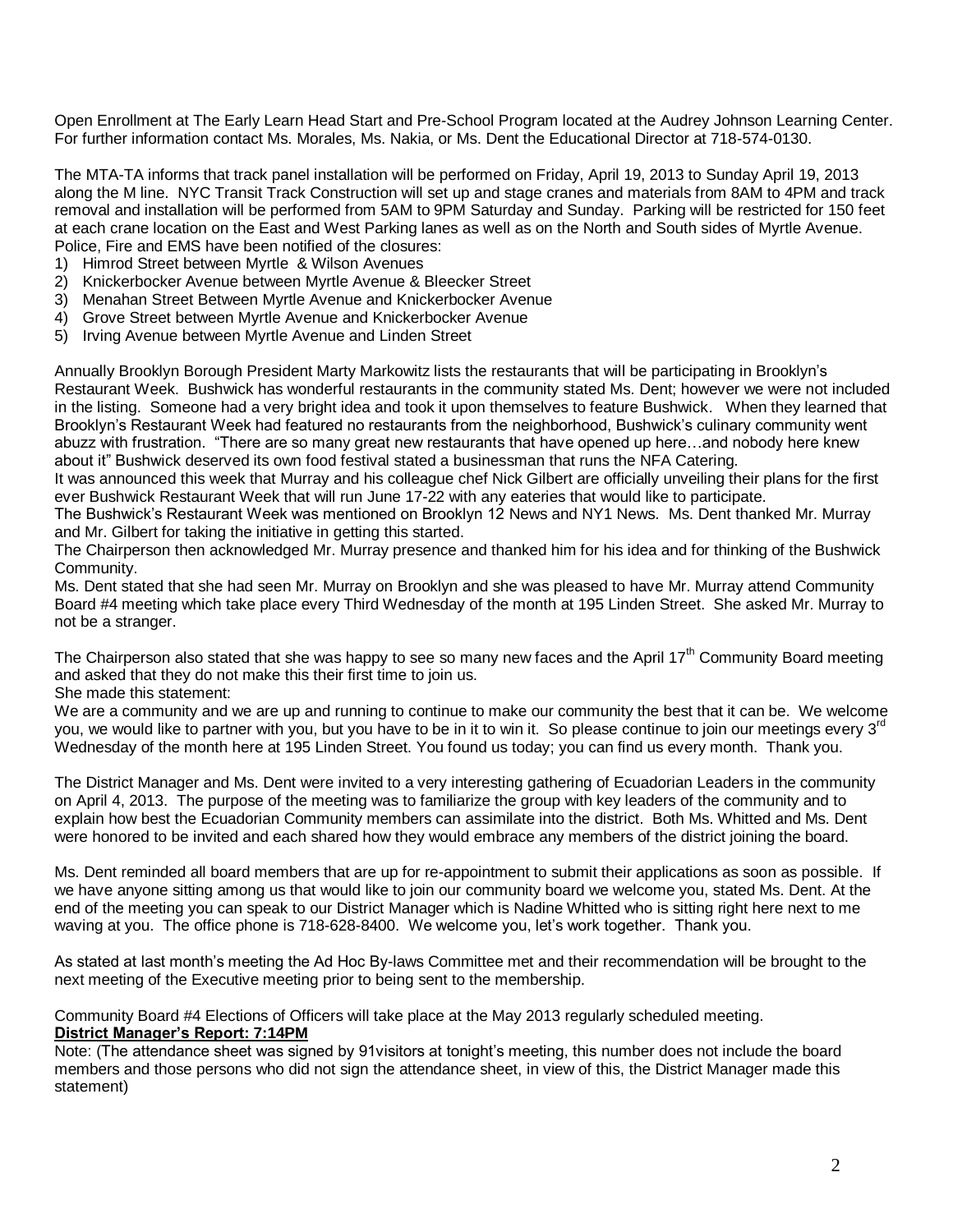I thank Julie for being so gracious in the way she read her report and when she said that we are a community and we are one. We are very thankful. I am willing to work with anyone that is willing to make our place in Bushwick a district that will be positive for us. I am not a fan of negative press. So I felt a little strange earlier when I came into the room and I looked around as I always do. I do not like the separation. Now we are going to mix this room up OK? I do not want new ones over there and old ones over there and some other ones here and some more over there. I want all of us to be intermingled.

Can we do this next month? It looks one sided, lopsided. It makes me feel uncomfortable to be honest with you. And I know that that is not my intent and I do not believe it is anyone in this room intent. So please, come break bread, eat with us, let us all work for the betterment of our community. They use the term "vested interest" on the board membership application, so IF you have a vested interest in this community, IF you have a vested interest in being here tonight let's mix it up, we have come too far to go backwards.

March 27, 2013: Ms. Whitted met with representative from Pilling Street regarding several issues-including the block sponsoring an ASPCA Mobile Spray and Neuter Clinic for Dogs and Cats.

March 28, 2013: Attended the BMCI – Meet and Greet held at the Audrey Johnson Learning Center where agencies, organizations and individuals who work and/or deal with any aspect of children were able to interface in a less than formal atmosphere. At 6:00PM after the children went home, wine and cheese was served.

April 3, 2013: Attended the Executive Committee Meeting hosted by CB#4

April 4, 2013: Chairperson and the District Manager were invited to a meeting of the Ecuadorian Community Representatives in Bushwick. The purpose of the meeting was to familiarize and become acquainted with some of the issues/concerns of the Ecuadorian Community residing in Bushwick.

Attended the Brooklyn Unidos Meeting

April 8, 2013: Attended the Public Safety Committee Meeting (See Report)

April 10, 2013: Hosted the bi-monthly District Service Cabinet Meeting. Agenda Items Included:

1) NY Restoration Project (NYRP) Ms. Amanda Brown, Executive Director and Mr. John Douglas enlightened the members on the NYRP work throughout the city. In 1999, then NYC Mayor Giuliani announced plans to sell 114 community gardens to developers. Bette Midler and NYRP quickly rallied and raised the money necessary to save these precious plots from destruction – working the Trust for Public Land and other like-minded non-profits to ensure these community treasures would remain public gardens in perpetuity. This action by NYRP's underscores the commitment to the belief that clean, green neighborhoods fundamental to our quality of life in NYC's communities. Today NYRP owns and manages 52 community gardens throughout the five boroughs an works every day to promote the revitalized health of the neighborhoods these gardens serve. In Bushwick NYPR manages 4

gardens: Cooper Street between Broadway / Bushwick Avenue, Decatur Street between Bushwick /Evergreen Avenue, Aberdeen Street between Bushwick /Dead-end and Aberdeen between Bushwick Avenue / Broadway

NYRP encourages volunteers to work in the community garden. NYRP is part of the Mayor's 1 Million Tree Initiative. They have a free Tree Give Away program that was recently launch.

Renovation was recently completed at the Decatur and Cooper Streets sites.

NYRP – Garden for the City: A program looking to revitalize a space in your neighborhood: They provide tree planting, education and training.

NYRP – AmeriCorps Park and Gardens Crew/Environmental Stewards Position Stipend availability: \$1,500.00 per month before taxes PLUS additional benefits

2) NYC Department of Sanitation, Ignazio Terranova Citywide Community Affairs Officer – Office of Customer Service & Government Relations, Community Affairs, and Superintendent Edgar Hicks – BK04, and Sgt. Maxine Kerr-Enforcement attended the meeting.

The Department of Sanitation was invited because of the increase of dog poop. Special attention will be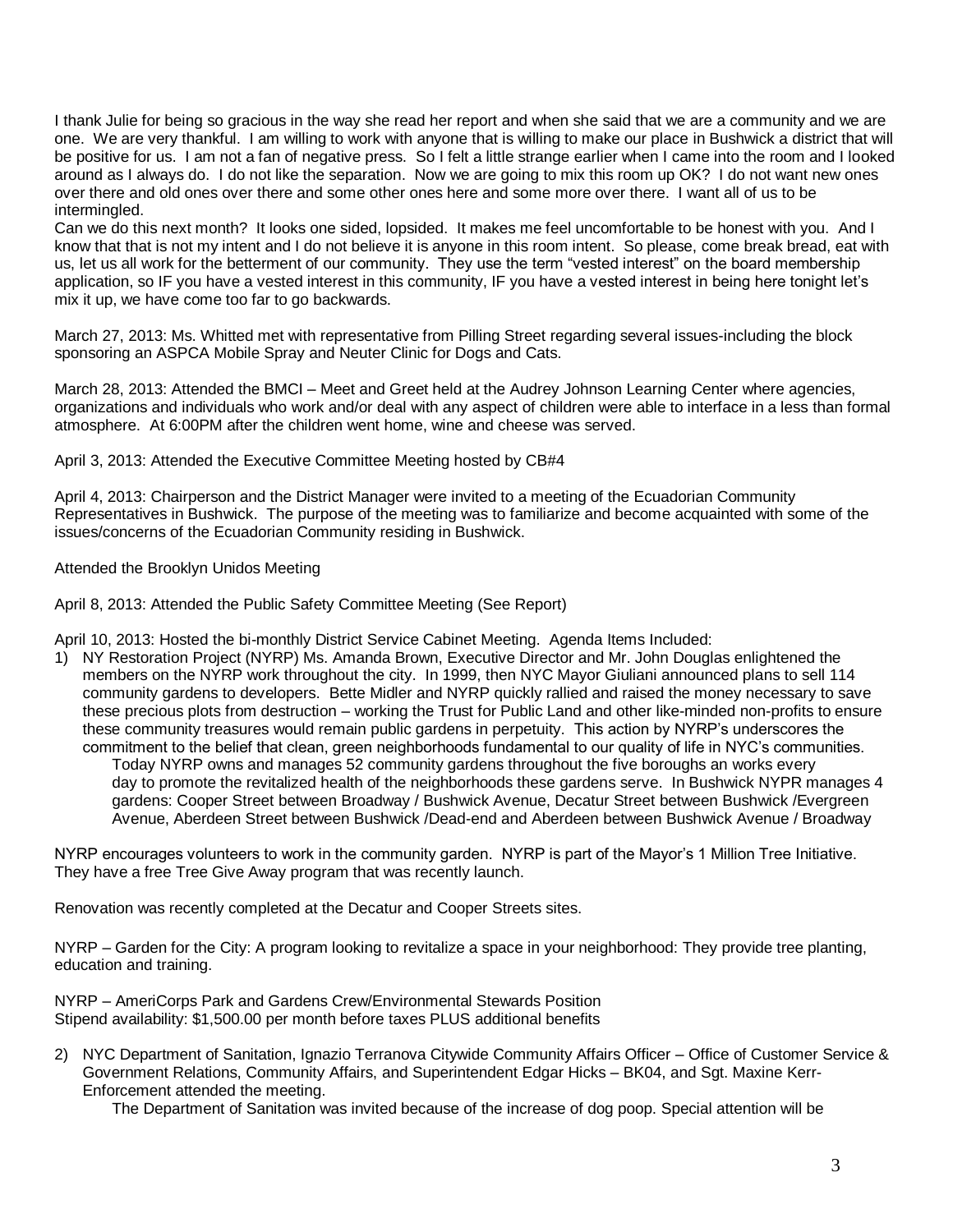given to locations that were brought to their attention by the Community Board stated Mr. Terranova.

The HHH Chairperson is concern that children will step in the dog poop and track it into the schools and become ill. Ms. McClellan discussed the need to keep our neighborhood clean and that dog poop can cause an epidemic.

Enforcement provided data on Notice of Violations Issued in the district for the month of March 2013 that totaled 1135.

Mr. Terranova recommended that the community be made aware of all the free tools and programs available to them by inundating the community with literature. Pooper-Trator fliers, Adopt a Basket Program, Volunteer Clean-Up Program and Good Neighbor fliers.

There will be a New Recycling Program that Mayor Bloomberg will announce soon. Hopefully it will be an earlier to understand program.

Adapt a Receptacle - To help keep the containers on the corner clean – you can be chose to take care of a receptacle. If anyone is interested they can fill out a form with the Dept. of Sanitation.

3) Fire Department reported that in Community District #4 (Bushwick) there has been a reduction in all reported categories from last year until now.

#### Other issues:

March through April 2013 the streets will be repaved in certain areas.

The receptacles on Evergreen Avenue are no longer there. The District Manager does not know if they were taking by the Dept. of Sanitation or they were taken by someone. If some residents from Evergreen Avenue would like to adapt a receptacle perhaps the Community Board can get the Dept. of Sanitation can replace the containers.

Ms. Dent invited those interested to join the Sanitation Committee where they discuss ways to solve these problems. The meeting is held every month. For more information speak to the Sanitation Chairperson Mr. Raul Rubio or the District Manager.

April 11, 2013- Held the Civic & Religious Committee Meeting with the Health Hospital and Human Services Committee Meeting (see report)

April 15, 2013 – Held the Sanitation Committee Meeting (see report)

#### **Committee Reports: 7:38PM**

Civic and Religious Committee (CRC) & Health, Hospital & Human Services Committee (HHH): Ms. Elvena Davis and Ms. Mary McClellan, Committee Chairpersons, Thursday, April 11, 2013, 4PM Location: 1420 Bushwick Avenue, Suite 370, Brooklyn, NY 11207 Items Discussed: Shape-Up-Bushwick Parade will take place on June 6, 2013. The parade will start at the parking lot of 1420 Bushwick Avenue. Healthy snacks will be available for the children.

. Sanitation Committee (SAN): Mr. Raul Rubio, Committee Chairperson, Tuesday, April 15, 2013, 4-5PM Location: 1420 Bushwick Avenue, Suite 370, Brooklyn, NY 11207 Members Attending: Raul Rubio, Committee Chairperson, Excused: Larry Terry Others Attending: Nadine Whitted-District Manager, Vannessa Cruz-Vanguard Recycling Items Discussed:

The Dept. of Sanitation is asking all property owners / residents to:

- a) Cleaning in front of their yard will help keep the rat population down.
- b) Residents should take responsibility for their own clean up.
- c) Do not sweep garbage into the streets
- d) Adapt a Basket
- e) Sanitation will provide the equipment needed to do a cleanup. They need 4 weeks advance notice.

The next meeting will be held on Monday, May 20, 2013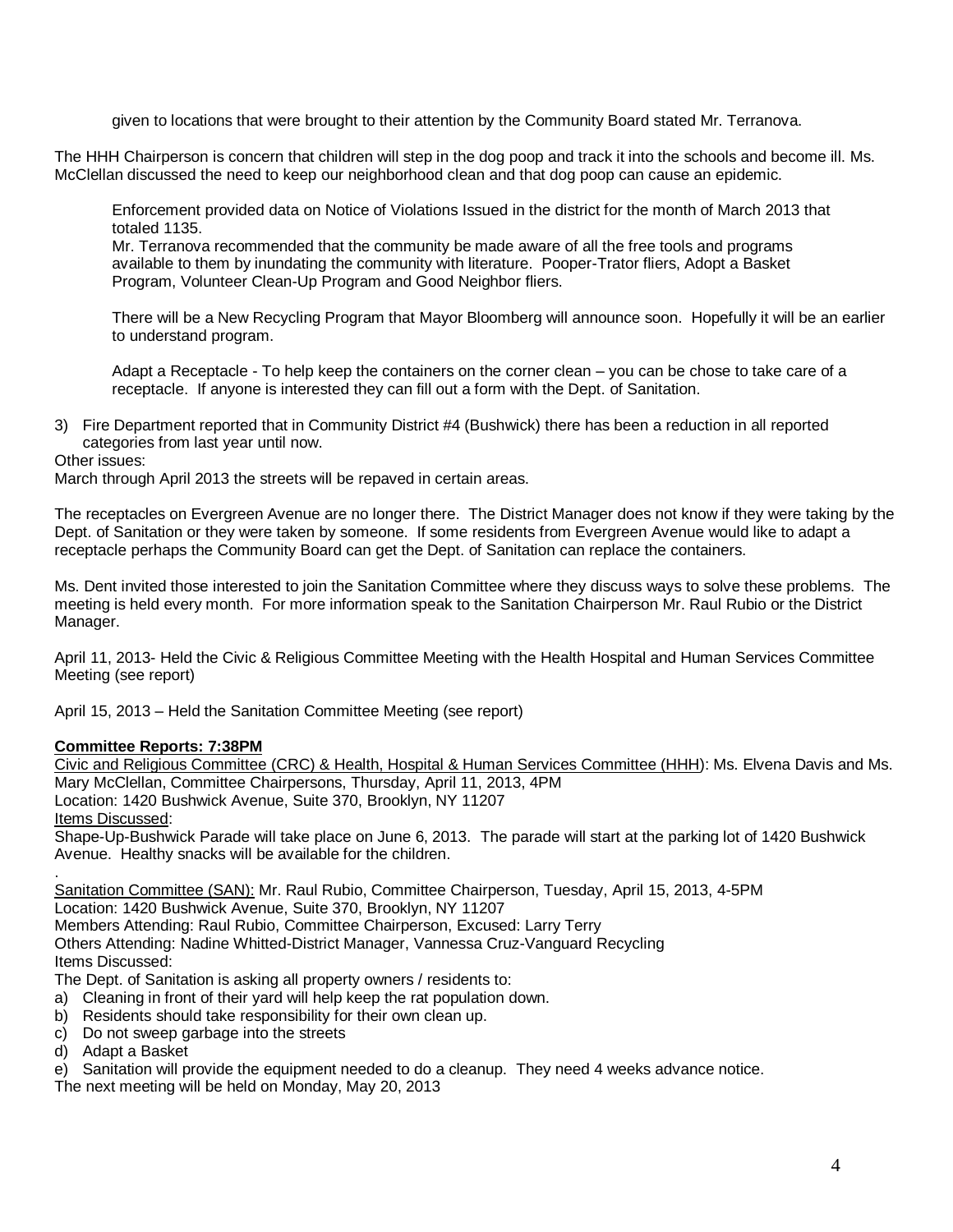Community Board #4 is hosting a Household Electronic Waste Day; the following list represents the type of household electronic that is acceptable for this type of recycling:

Answering Machines, Audio-Visual Equipment, batteries, CD-ROM, chargers, computer mice, DVRs, Fluorescent light bulbs, DVD players, circuit boards, computer hard drives, fax machines, pagers, LCD monitors, keyboards, modems, network routers, phones, power cords, printers, scanner, laptops computers, incandescent light bulbs, servers, TVs, Telecommunications devices, cathode ray tube monitors

This event would be hosted during late June or early July 2013. A few sites were recommended with the following most advantageous due to logistics: Food Bazaar Parking lot on Wyckoff Avenue, the NYC DOE lot at Bushwick Avenue between Madison and Woodbine Streets, The Bushwick Campus School Yard on Madison Street between Bushwick and Evergreen Avenues.

The Vanguard Corporation provide: Truck and a Sprinter, pallets and/or bins, cones, banner and flier with the location and details. The time for the event will be either 9:00AM - 3:00PM or 10:00AM – 4:00PM.

## **Public Safety Committee (PSC): Ms. Barbara Smith, Committee Chairperson, Monday, April 8, 2013, 6PM,**

**Location: 83rd** Pct., 480 Knickerbocker Avenue (Muster Room), Brooklyn, NY

Members Attended: Barbara Smith –Committee Chairperson, Freddy Fowler, Mary McClellan, Rev. Grace Aytes, Victoria Fernandez, Takiyah Ali, Miriam Lamboy, Linda McKinley and Veronica Shell

Others Attending: Nadine Whitted- District Manager, NYPD Police Officers: D. Franco & N. Robinson, Jean Sauvaire-Bizarre, Joaquin Velasquez-Mesa Azteca Corp., Justin Patrick & Howard Selegman-1140 myrtle Avenue, Adam Snakes & Danielle White-Norbert's Pizza, Kristen North-Boobie Trap, Secundo Abad Christopher's Palace, Catherine & Jane Virga-Tandem

Items Discussed:

NYS Liquor Authority License Requests:

1)1140 Myrtle Avenue, between Broadway & Ditmars Street: Justin Patrick requesting new LWB – Tavern license. Mr. Patrick has a 3,000ft. area that he would like to use to accommodate his business. No Certificate of Occupancy issued.

Committee Recommends: HOLD until appropriate documents including the Certificate of Occupancy are issued.

2)236 Troutman Street, between Wilson and Knickerbocker Avenues: Catherine & Jane Virga renewing LWB Tavern license. Due to noise complaints received the NYPD recommended that a security guard must be present at all times to address noise and loitering complaints associated with the front of the establishment.

 Committee Recommends: Support with adjustments: a) employing a security Guard during hours of operation and b) Sunday closing at Midnight

NOTE: The operators asked to go on record with respect to the Sunday closing at midnight recommendations. They stated that they have a large following on Sundays between the hours of 12 midnight to 2:00AM. Additionally they stated that the bartender makes good money during these hours.

Ms. Smith described an incident where a man standing outside of an establishment around 2:00AM on a Sunday, was shot in the eye by a BB gun. The NYPD cannot find out who shot this man and the gentleman now faces the possibility of losing his eye. Also residents would like to get some sleep at night so that they can get up and go to work on Monday morning. Operator will change Sunday hours to 12noon to 12 midnight.

 Ms. Smith also stated that some people may feel that the Community Board wants businesses to lose money; but this is not the case. The board is only concerned about safety. She mentioned that when the bartenders are sleeping others have to go to work. Please give others consideration and close at 12 midnight.

3)1258 Myrtle Avenue, between Evergreen & Central Avenues: Christopher's Palace- Segundo Abad renewing LWB Bar license. Currently establishment operates from 6:00PM to 4:00AM seven days per week.

 Committee Recommends: Support with adjustments, Sunday closing at Midnight. Ms. Smith stated that the reason for the Sunday Midnight closing is for the safety of the community.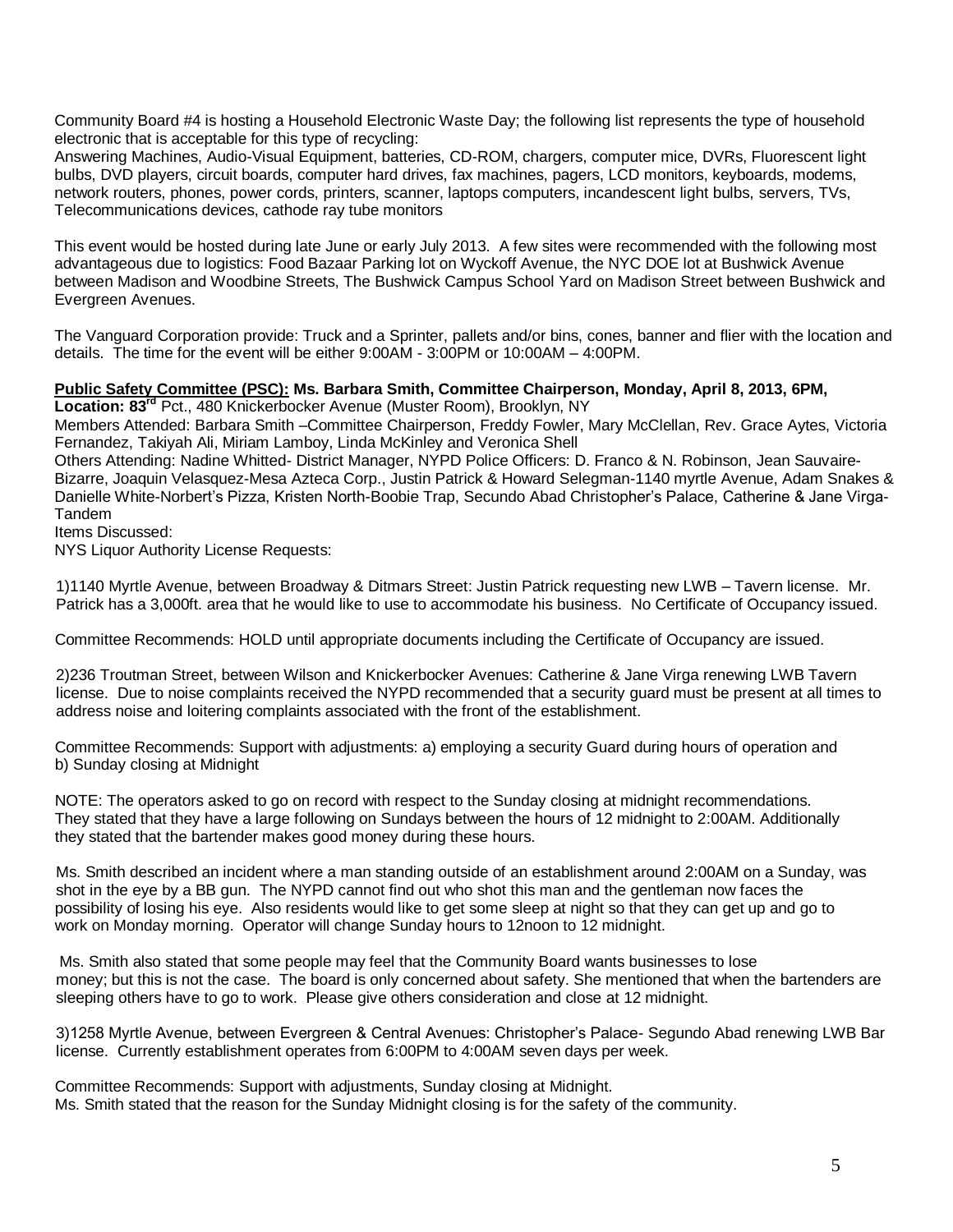4)308 Bleecker Street corner of Irving Avenue: Boobie Trap – Kristen North requesting new LWB Tavern license. She noted that her attorney informed her that private property on sidewalk can be utilized as outdoor café. She agreed that this application is pre-mature; as the property is not ready for opening.

Committee Recommends: HOLD until such time as the applicant is prepared. Additional applicant was informed that side walk café must receive authority from the Department of Consumers Affairs. They want a sidewalk café; however they cannot take up the whole sidewalk.

5) 91 Wyckoff Avenue between Suydam and Hart Streets: Joaquin Velazquez renewing LWB restaurant license. Current hours of operation are Monday: 11:00AM to 10:00PM. Tuesday through Saturday: 11:00AM to 12 Midnight. Sunday: 11:00AM to 11:00PM

Ms. Smith noted that this is the only restaurant that closes at 11:00PM by their choice.

6)12 Jefferson Street between Broadway & Bushwick: Jean Sauvaire – Café Bizarre would like to alter application. Current license of LWB does not expire until November 30, 2014. The applicant is inquiring to include his property at 14 Jefferson Street under his current license as an outdoor seating space. He needs a letter of support so that he will not lose money. The Community Board cannot give him a letter of support.

Committee Recommends: HOLD until such time as the appropriate documents have been received by the applicant.

7)1215 Myrtle Avenue corner of Charles Place: Adam Sacks, Norbert's Pizza. The applicant is applying for new WB restaurant license. An enclosed pavement adjacent to the rear entrance is being reference for out-door seating.

Committee Recommends: Application on HOLD – Cannot get outside if fire or emergency occurs because there is only one way in and out.

Prior to submitting a recommendation the District Manager and two NYPD officers visited the location and saw that there is no egress area. To get to the seating area you have to go through the kitchen area.

8)692 Knickerbocker Avenue between Cornelia Street and Jefferson Avenue: Super Quality Meat Market Inc. Cesar DeJesus applying for a new beer only grocery store license. Current hours of operation: Monday through Saturday 8:00AM to 10:00PM; Sunday 9:00AM to 7:00PM

The Committee Recommends: Support of this request

#### **Recommendations: 8:05PM**

The PSC request support of their entire report: Motion to support PSC report was moved by Mr. Cyril Joseph and second by Mr. Robert Camacho. All members present were in favor. Motion moved.

#### **Announcements: 8:10PM**

Grand Opening: Agra Heights Authentic India Cuisine located at 226 Wilson Avenue corner of Myrtle Avenue, Brooklyn, NY 11237, 718-443-5700, order online at [www.agraheights.com](http://www.agraheights.com/) 

The Bushwick Starr Presents: "Teatro Grande Verde", April 27<sup>th</sup> & 28<sup>th</sup>, 207 Starr Street, between Wyckoff & Irving Avenue, 4-7PM, for more information[: www.thebushwickstarr.org](http://www.thebushwickstarr.org/) 

EARTH WEEK Celebration: At Bushwick Campus Farm & Greenhouse, Thursday April 25, 1-5PM at 400 Irving Avenue. Guest of Honor: New York State Senator Martin Malave Dilan, Brought to you by EcoStation:NY and Others: Bushwick Campus Green Team, Brooklyn Food Coalition, Make the Road NY, Earth Matter, Healthy Bodega Project, Chrissy's Cooking Club, Boswyck Farms, BBG/Greenbridge, B.E.A.N., Evergreen Lots, Bushwick Unity Garden

For more information contact Maggie at 917-864-6198

Bushwick, it's time to LOVE our trees: Street Tree Care Workshop, Saturday, April 27, 2013, 2PM to 5PM, Starr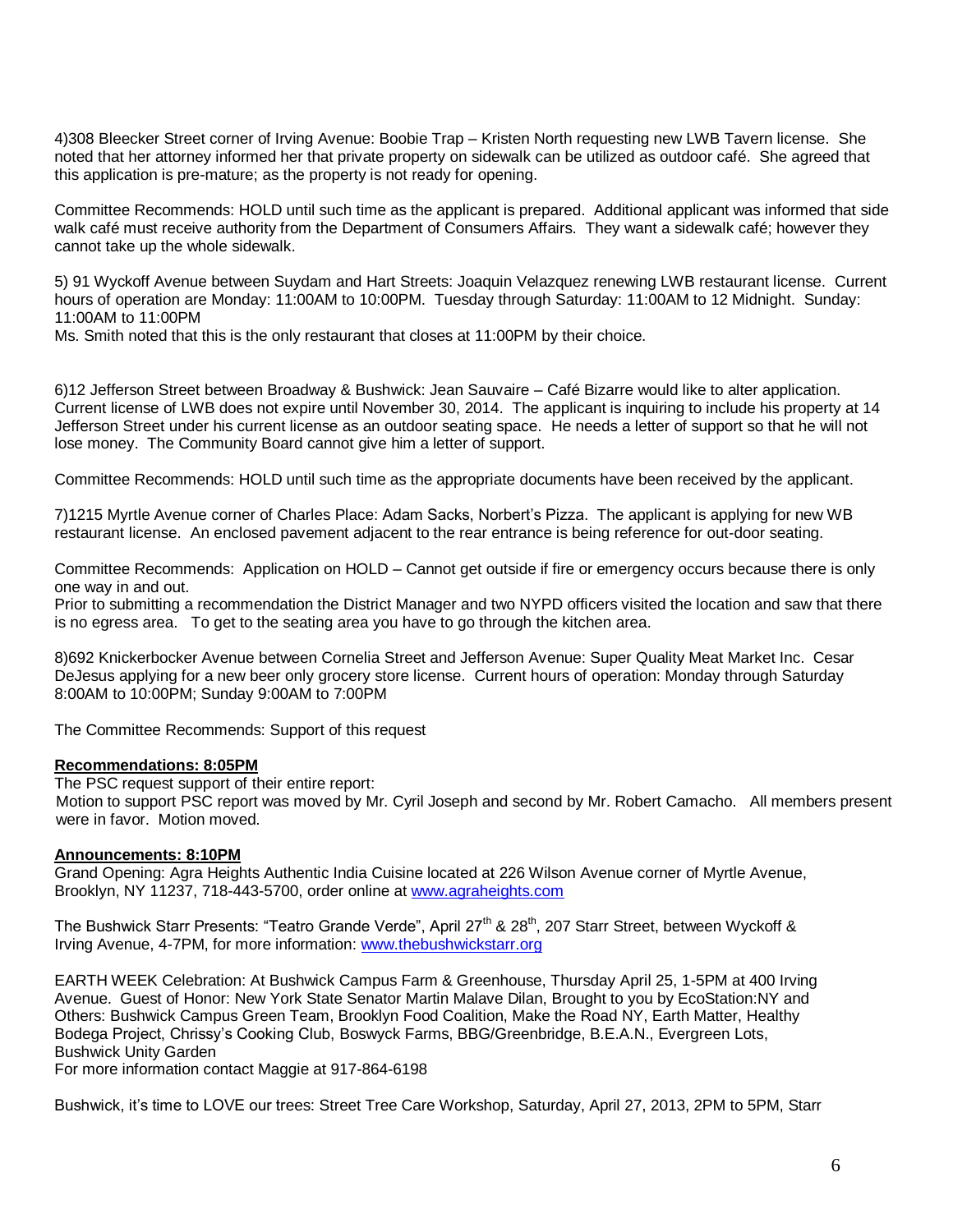Street, Irving Avenue and Wyckoff Avenue

Receive tips about how to help trees thrive with deep regular watering of 15-20 gallons per week. Sign up for a free tree workshop for your block, school or community group, which includes free TreesLC booklets and free tools when you adopt a tree.

Meeting at the corner of Starr Street and Irving Avenue at Maria Hernandez Park For questions or to RSVP contact Tim a[t hollingertim@gmail.com](mailto:hollingertim@gmail.com)

Family Services Network (FSN) and Bushwick Multi-Service Center Annual National HIV Testing Day and Community Health Fair: Friday, June 28, 2013, 10AM to 3PM, 1420 Bushwick Avenue (Parking Lot) between Chauncey and Moffat Streets

HIV Testing, Education, Health Insurance, Foster Care Information, Giveaways, Games, Music, Fun, Food and much more!!! For more information or to register call Vanessa Davis at 718-455-6010 ext. 146 or Danielle O. Keith at ext. 155

Arts in Bushwick: You are invited to host a FREE information booth at Arts in Bushwick's Open Studios Community Day Festival, Maria Hernandez Park, Sunday, June 2<sup>nd</sup> from 11AM to 4PM To register your organization and participate in the Community Day Festival please contact them at: community@artsinbushwick.org

Ariel Salazar: Pedestrian Safety Forum hosted by Council Member Diana Reyna and Transportation Alternatives: What can be done to make our street safer? Come join to discuss safety concerns at the Myrtle-Wyckoff intersection, Thursday, April 18<sup>th</sup> at 6:30PM, Intermediate School 77, 976 Seneca Avenue between Centre and Hancock Streets. MTA, DOT and the Police Dept. will be in attendance. RSVP to Malcolm Sanborn-Hum at 718-963-3141

Help Us Turn a Vacant lot into a Beautiful Urban Farm!!! Come support the transforming of two vacant trash-filled lots at 1278 Myrtle Avenue into a beautiful accessible community farm and education hub. For more information call or text 917-678-5395 for email [BKROTS@gmail.com](mailto:BKROTS@gmail.com) 

Wyckoff Heights Medical Center, Positive Health Management: At some point in life, we all need to reach out for a helping hand… Are you ready to see how we can help you? Services Provided:

Supportive Counseling and referrals to mental health care, GED programs, job training & more Screening for Depression Screening for Substance and Alcohol Abuse Confidential Rapid HIV Testing Health Education & Free Condoms For more information: 342 Stanhope Street, Brooklyn, NY 11237 (across from the Emergency Room) 718-508- 4600 / 718-302-8483, Monday – Friday 9AM to 4PM

The Silent Barn: An Arts Space & Organization have a series of upcoming events. For more information contact Silent Barn at [silentbarnispeople@gmail.com,](mailto:silentbarnispeople@gmail.com) see Flyers for events day and times.

Raul Rubio: Bushwick Make Children Important!!! A Foster Parent Support Group, held the 1<sup>st</sup> Wednesday of the month. The next meeting will be held on May 1<sup>st</sup> at Hope Garden, 422 Central Avenue. Foster Parents are needed so that the children can stay in the community.

Julie Covello, Make Music NY: Will host an event on Friday, June 21, 2013 on Arion Place. Ideas are welcomed.

Celeste Leon Representing Assemblyman Rafael Espinal: Town Hall Meeting will be held on May 2<sup>nd</sup>. DOT, HPD and DEP will be in attendance.

John Dickerson: Coming Soon!!! Construction has started to have Live Jazz Music at 201 Central Avenue, Brooklyn, NY